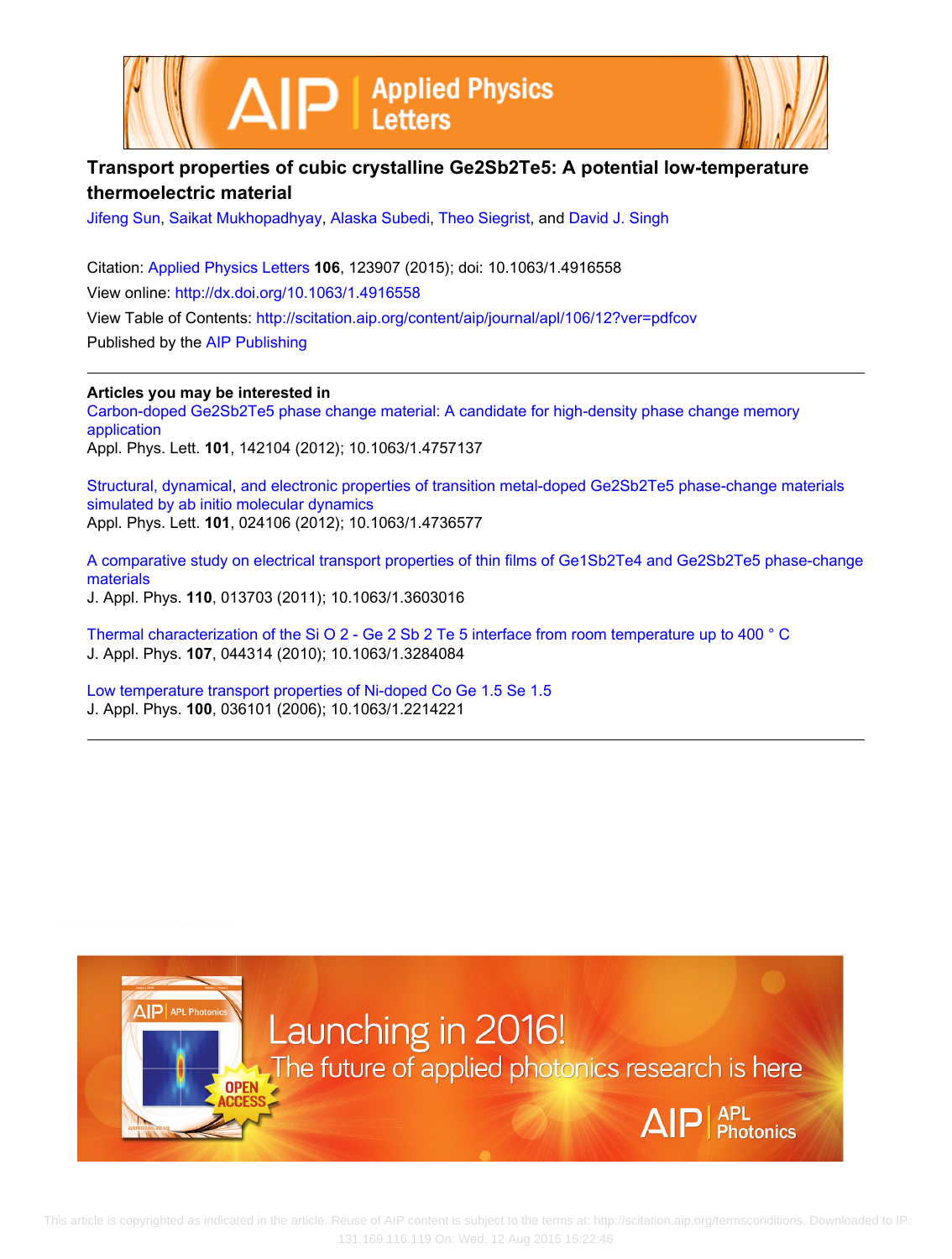

## Transport properties of cubic crystalline  $\text{Ge}_2\text{Sb}_2\text{Te}_5$ : A potential [low-temperature thermoelectric material](http://dx.doi.org/10.1063/1.4916558)

Jifeng Sun, <sup>1,2,3</sup> Saikat Mukhopadhyay, <sup>1</sup> Alaska Subedi, <sup>4</sup> Theo Siegrist, <sup>2,3</sup> and David J. Singh<sup>1</sup>

<sup>1</sup>Materials Science and Technology Division, Oak Ridge National Laboratory, Oak Ridge, Tennessee 37831, USA

 $^{2}$ Department of Chemical and Biomedical Engineering, College of Engineering, Florida Agricultural and Mechanical University-Florida State University, 2525 Pottsdamer St., Tallahassee, Florida 32310, USA <sup>3</sup>National High Magnetic Field Laboratory, 1800 E. Paul Dirac Dr., Tallahassee, Florida 32310, USA <sup>4</sup>Max Planck Institute for the Structure and Dynamics of Matter, Hamburg, Germany

(Received 26 February 2015; accepted 18 March 2015; published online 26 March 2015)

 $Ge_2Sb_2Te_5$  (GST) has been widely used as a popular phase change material. In this study, we show that it exhibits high Seebeck coefficients 200–300  $\mu$ V/K in its cubic crystalline phase (c-GST) at remarkably high p-type doping levels of  $\sim$ 1  $\times$  10<sup>19</sup>–6  $\times$  10<sup>19</sup> cm<sup>-3</sup> at room temperature. More importantly, at low temperature (T = 200 K), the Seebeck coefficient was found to exceed 200  $\mu$ V/K for a doping range of  $1 \times 10^{19}$ –3.5  $\times 10^{19}$  cm<sup>-3</sup>. Given that the lattice thermal conductivity in this phase has already been measured to be extremely low  $(\sim 0.7 \text{ W/m-K at } 300 \text{ K})$  [K. S. Siegert *et al.*, Rep. Prog. Phys. 78, 013001 (2015)], our results suggest the possibility of using  $c$ -GST as a lowtemperature thermoelectric material.  $\odot$  2015 AIP Publishing LLC. [\[http://dx.doi.org/10.1063/1.4916558](http://dx.doi.org/10.1063/1.4916558)]

Low-temperature thermoelectric (TE) materials are important for refrigeration applications in electronics, infrared detectors, computers, and other areas.<sup>[2](#page-3-0)</sup> However, in contrast to high temperature TE materials, there is relatively little progress in the discovery of high performance low temperature TE materials. The most widely used materials at ambient temperature and below are  $(Bi, Sb)<sub>2</sub>Te<sub>3</sub>$  derived compounds.[3,4](#page-3-0) These have figures of merit, ZT, of roughly unity at 300 K with lower ZT values at lower temperatures. Here, we show that cubic  $Ge_2Sb_2Te_5$  (GST) phase change material has potential to become an excellent thermoelectric material in the important temperature range from 200 K to 300 K. Specifically, we find using Boltzmann transport calculations that disordered cubic p-type GST will have high thermopowers in the range of 200  $\mu$ V/K–300  $\mu$ V/K at remarkably high doping levels consistent with good conductivity. GST already is known to have a very low thermal conductivity.<sup>1</sup>

Pseudobinary alloys of  $(GeTe)<sub>m</sub>-(Sb<sub>2</sub>Te<sub>3</sub>)<sub>n</sub>$  have been used in data storage for more than a decade because of their fast phase switching between metastable crystalline (cubic) and amorphous phases. $5-7$  $5-7$  The above room temperature thermoelectric properties of  $(GeTe)<sub>m</sub>-(Sb<sub>2</sub>Te<sub>3</sub>)<sub>n</sub>$  were previously studied experimentally.<sup>[8](#page-4-0)–[12](#page-4-0)</sup> In particular, for  $m = 2$  and  $n = 1$ ; ordered Ge<sub>2</sub>Sb<sub>2</sub>Te<sub>5</sub> was reported to show interesting thermoelectric properties, even at room temperature.<sup>[9](#page-4-0),[11,12](#page-4-0)</sup>

Disorder in the crystal structure can be beneficial for thermoelectric properties $13,14$  and hexagonal GST has been already reported to have reasonably good thermoelectric properties. $8,15$  The disorder in phase change materials was discussed in detail by Zhang and co-workers.<sup>[16](#page-4-0)</sup> We therefore investigate the thermoelectric properties of cubic disordered GST. Previous measurements of thermoelectric properties in c-GST were restricted to thin-film samples, where the thermoelectric properties were found to vary significantly depending on the thickness of the sample. $11,17$  $11,17$  $11,17$  The thermoelectric properties of c-GST in the bulk form have remained unknown. We note that Lee and co-workers have discussed resonant bonding in the context of thermoelectric performance $18$  and that resonant bonding has been identified in phase change materials.<sup>[19,20](#page-4-0)</sup>

The ab-initio calculations presented here were carried out using the linearized augmented plane-wave  $(LAPW)$  method<sup>[21](#page-4-0)</sup> as implemented in the WIEN2K code. $22$  The structures were relaxed using the Perdew-Burke-Ernzerhof (PBE) type functional within the generalized gradient approximation (GGA) then a semilocal functional of Tran and Blaha  $(TB-mBJ)^{23}$  was employed to treat the exchange-correlation potential in the calculations of electronic, optical, and transport properties. This functional form was shown to better describe the band gaps of a variety of semiconductors and insulators. $24,25$ 

The cubic phase of GST occurs in a rock-salt structure with Te occupying one site and Ge, Sb, and vacancies randomly occupying the other site. We generated special quasirandom structures (SQSs) using the prescription of Zunger et  $al^{26}$  $al^{26}$  $al^{26}$  for our first principles study. The SQSs were generated such that all the pair correlation functions (PCFs) up to the next nearest neighbors are identical to the average PCF of an infinite random structure. We used the mcsqs code as implemented in ATAT software package $27$  to generate the SQSs using a Monte Carlo algorithm. We considered two SQS structures with 27 atoms (6 Ge, 6 Sb, and 15 Te atoms) and 45 atoms (10 Ge, 10 Sb, and 25 Te atoms) in the unit cell and compared their electronic and transport properties. Despite the relatively poor quality of PCFs for the case with 27-atomic unit cell, we find that the overall calculated properties for these structures are very similar (a detailed comparison of electronic, optical, and transport properties in these structures can be found in Ref. [28](#page-4-0)). This may indicate that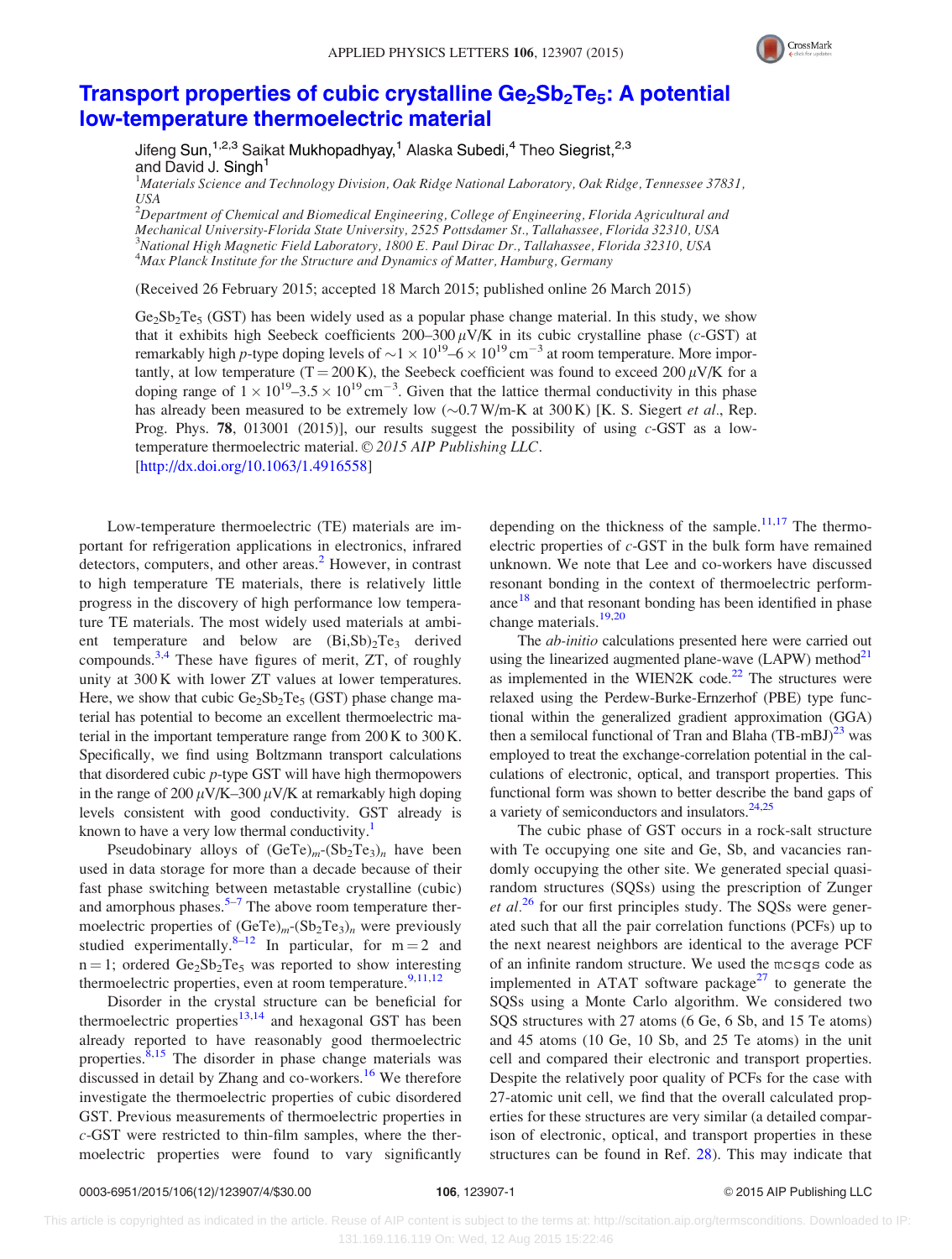the inherent properties in this phase are independent of its PCFs. Thus, this 45-atomic unit cell is converged with respect to size to calculate properties of  $c$ -GST.

The self-consistent calculations were performed with a  $4 \times 4 \times 4$  k-point grid of 36 k points in the irreducible Brillouin zone (IBZ), whereas electronic and optical properties were calculated using an  $8 \times 8 \times 8$  k-mesh. For the calculation of the thermoelectric properties, we employed a denser k-point mesh of  $14 \times 14 \times 14$ . All the calculations were duly tested for convergence with a variety of k-point grids. The thermopower was analysed using the Boltztrap  $code^{29}$  $code^{29}$  $code^{29}$  employing Boltzmann transport theory within the constant scattering time approximation (CSTA). This CSTA approach has been shown to be successful in calculating the Seebeck coefficient in a variety of thermoelectric materials. $30-34$  $30-34$  $30-34$  The substance of CSTA is to assume that the energy dependence of the scattering rate is small compared with the energy dependence of the electronic structure. A detailed description of this approach can be found elsewhere. $31,35$  We used well converged basis sets with LAPW basis size corresponding to  $R_{MT}K_{max} = 9.0$ , where  $R_{MT}$  is the smallest Muffin Tin radius and  $K_{max}$  is the plane-wave cutoff parameter. The LAPW sphere radius of 2.47 Bohr was used for Ge, whereas 2.5 Bohr was used for Sb and Te. Spin-orbit coupling was included for all the properties reported.

The total density of states (DOS) of  $c$ -GST near the Fermi energy  $(E_F)$  is shown in Fig. 1. We find a clear semiconducting behavior with a band gap of 0.17 eV. This is in good agreement with a previous theoretical investigation,<sup>[36](#page-4-0)</sup> where an indirect band gap of  $0.1 \text{ eV}$  was noted for  $c$ -GST although they used different exchange-correlation potential (local density approximation without spin-orbit coupling) and different method (shifting of the hexagonal structure) to generate the cubic structure. Another previous study considered the cubic GST as a narrow-gap degenerate semiconductor, with  $E_F$  reside inside the valence band or a defect band.<sup>[37](#page-4-0)</sup> The experimentally reported estimated optical gap is  $\sim 0.5 \text{ eV}$ (Refs. [37](#page-4-0) and [38\)](#page-4-0), which is larger than what we obtain.

GST has applications in rewritable DVD and Blu-ray technologies, where a large contrast between the optical properties of the cubic and amorphous phases is exploited. $5$ ,



FIG. 2. Calculated reflectivity of c-GST. Previous experimental result from Ref. [39](#page-4-0) is also shown for a better comparison.

In Figs. 2 and 3, we present the averaged reflectivity and optical absorption coefficients for c-GST, respectively. It is evident from Fig. 2 that c-GST displays a high reflectivity ranging from 0.65 to 0.68 within the energy up to 3.5 eV, which covers the energy range of DVD (1.91 eV) and bluray  $(3.06 \text{ eV})^5$  $(3.06 \text{ eV})^5$  technology. This is consistent with the meas-ured optical reflectivity by Garciía-Garciía et al.<sup>[39](#page-4-0)</sup> [Fig. 2], though they used thin films of  $c$ -GST in their experiments. Fig. 3 depicts the calculated optical absorption coefficients together with that from the previous measurements. Our calculated absorption coefficient compares well in magnitude with that from Lee et  $al.^{37}$  $al.^{37}$  $al.^{37}$  and Pirovano et  $al.^{38}$  $al.^{38}$  $al.^{38}$  for the higher energy regime but disagrees at lower energy reflecting the band gap difference. One possible explanation is that the structure is more complex than the random structure that we assumed, or that larger length scale effects such as local near ferroelectric polarizations play a role in the samples. Additionally, the dimension of the crystals may also play a role since thin films of GST were used in both of the experiments instead of the ideal bulk that we are considering.

In Fig. [4,](#page-3-0) we have plotted the calculated thermopower  $(S(T))$  of c-GST at various temperatures ranging from 100 K up to 500 K, for both electron-doped (n-type) and hole-doped  $(p$ -type) cases. It has been reported that it might be possible to dope GST *n*-type,  $40,41$  however, keeping in mind that most



FIG. 1. Calculated total density of states for c-GST. The Fermi level is set to zero.

FIG. 3. Calculated optical absorption coefficient along with experimental data from previous measurements (see Refs. [37](#page-4-0) and [38](#page-4-0)).

ĥ

 This article is copyrighted as indicated in the article. Reuse of AIP content is subject to the terms at: http://scitation.aip.org/termsconditions. Downloaded to IP: 131.169.116.119 On: Wed, 12 Aug 2015 15:22:46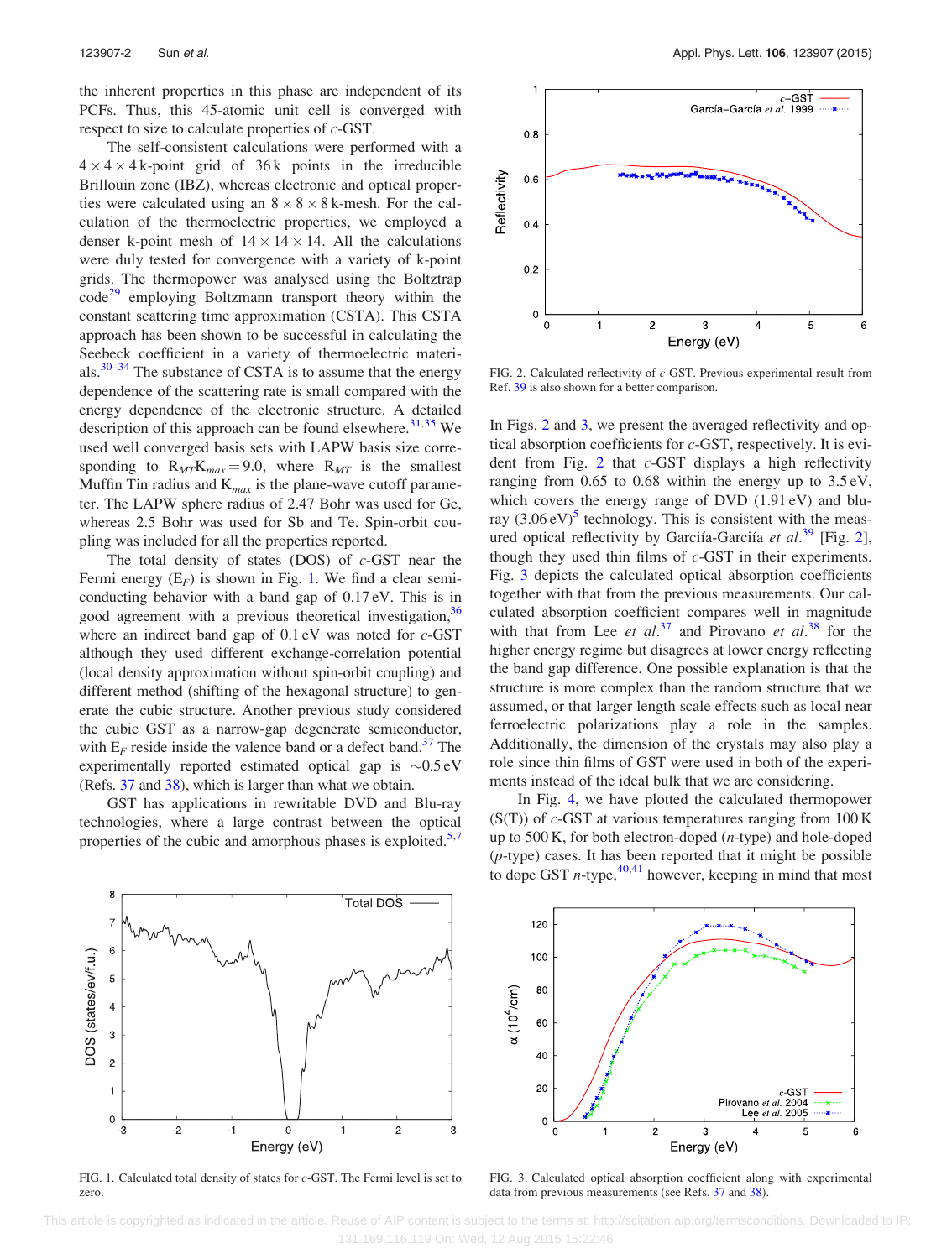<span id="page-3-0"></span>

FIG. 4. Calculated thermopowers of  $c$ -GST as a function of doping concentration both for  $p$ -type and  $n$ -type at various temperatures. Solid horizontal line at  $200 \mu$ V/K represents the limitation of Seebeck coefficients for good TE materials.

of the experiments deal with p-type GST, we focus on the thermoelectric properties of  $p$ -type  $c$ -GST. In fact, there is a rather good electron-hole symmetry in the  $S(T)$ , so *n*-type if realized would be similar to  $p$ -type. We give the direction average of S(T), i.e.,  $S = \frac{S_{xx} + S_{yy} + S_{zz}}{3}$ , to eliminate artificial anisotropy due to the unit supercell.

We find c-GST exhibits a Seebeck coefficients 200–323  $\mu$ V/K when doped p-type for doping concentration  $1.7 \times 10^{18}$ –6.1  $\times 10^{19}$  cm<sup>-3</sup> at room temperature. More importantly, at low temperature  $(T = 200 \text{ K})$ , the Seebeck coefficient exceeds  $200 \mu \text{V/K}$  for a doping range of  $1 \times 10^{19}$ –3.5  $\times 10^{19}$  cm<sup>-3</sup>. A strong bipolar effect was noted for  $T = 300$  K and higher temperatures, however, it was not present at lower temperatures. This is connected with the band gap, which as noted may be too low in the present calculations. In order to assess the possibility of  $c$ -GST as a low temperature TE material, it is necessary to compare the calculated Seebeck coefficient with that in popular low-temperature TE materials. For example, Poudel and co-workers<sup>3</sup> reported a bulk nano-composite  $Bi_xSb_{2-x}Te_3$  with S(T) of 185  $\mu$ V/K at 300 K. Chung et al.<sup>4</sup> discovered CsBi<sub>4</sub>Te<sub>6</sub> with a thermopower of  $105 \mu$ V/K at 300 K. Importantly, the high thermopowers are at high carrier concentrations where reasonable electric conductivity may be anticipated.

We shall now focus on comparing our calculated results with previous experiments on GST thin films. Kato and Tanaka<sup>17</sup> investigated thermoelectric properties of  $Ge_2Sb_2Te_5$ thin films with sample dimensions ranging from 50 nm to 600 nm for a temperature range of  $25^{\circ}$ C–200 °C. For their c-GST samples, they found a pretty high values of S(T) from 280  $\mu$ V/K to 380  $\mu$ V/K. Lee *et al.*<sup>[11](#page-4-0)</sup> also measured the temperature dependence of S(T) with  $25 \text{ nm}$  and  $125 \text{ nm}$  Ge<sub>2</sub>Sb<sub>2</sub>Te<sub>5</sub> thin films from  $20^{\circ}$ C to  $300^{\circ}$ C and observed S(T) as high as  $205 \mu$ V/K and 175  $\mu$ V/K for 125 nm and 25 nm thick films, respectively. Both of the authors found a decreasing S(T) with increasing temperatures. In order to further compare our calculations with these measurements, we matched the calculated Seebeck coefficients at 300 K with that from Kato's data for the 550 nm thick thin film and calculated the corresponding doping levels in  $c$ -GST. For these particular doping levels, we then plotted the variation of S(T) with temperature together with the



FIG. 5. Temperature dependence of the thermopower of  $c$ -GST with two *p*-type doping concentrations and experimental results from previous work.<sup>11,[17](#page-4-0)</sup>

respective experimental data, as shown in Fig. 5. As seen, a similar decreasing trend of S(T) with respect to temperatures can be found in the calculation for both doping concentrations. However, the agreement of the decreasing feature is more obvious in the low doping level case, which falls into the bipolar region and the deviation may stem from the underestimation of the band gap. This may also suggest the fact that the experimental samples are in the low carrier concentrations range, where bipolar effect is strong and detrimental to the thermoelectric properties. Therefore, a better thermoelectric performance might be feasible in higher doping concentration samples.

To summarize, we performed the first-principles calculations to investigate electronic, optical, and thermoelectric properties of c-GST with fully random cation site occupancy generated using the SQS scheme. Our results based on Boltzmann transport calculations predict substantially high thermopower at high carrier concentration  $(\sim 300 \,\mu\text{V/K})$  at  $7 \times 10^{18}$  cm<sup>-3</sup>) at room temperature. We also find high thermopower at high carrier concentrations going down to 200 K and below suggesting that with heavy hole doping c-GST may be an excellent low-temperature thermoelectric. These results suggest future experiments to better understand the lowtemperature thermoelectric properties of c-GST. Specifically, it would be of interest to study the temperature range of 200 K–300 K with high doping concentrations ranging from  $1 \times 10^{19}$  cm<sup>-3</sup> up to  $6 \times 10^{19}$  cm<sup>-3</sup>.

This work was supported by the Department of Energy through the S3TEC energy frontier research center. J.S. acknowledges a graduate student fellowship, funded by the Department of Energy, Basic Energy Science, Materials Sciences and Engineering Division through the ORNL GO! program. A portion of this work was performed at highperformance computing center at the National High Magnetic Field Laboratory.

- <sup>1</sup>K. S. Siegert, F. R. L. Lange, E. R. Sittner, H. Volker, C. Schlockermann,
- T. Siegrist, and M. Wuttig, [Rep. Prog. Phys.](http://dx.doi.org/10.1088/0034-4885/78/1/013001) <sup>78</sup>, 013001 (2015). <sup>2</sup>
- $2$ T. M. Tritt and M. A. Subramanian, [MRS Bull.](http://dx.doi.org/10.1557/mrs2006.44) 31, 188 (2006).
- $B^3B$ . Poudel, Q. Hao, Y. Ma, Y. Lan, A. Minnich, B. Yu, X. Yan, D. Wang,
- A. Muto, D. Vashaee et al., [Science](http://dx.doi.org/10.1126/science.1156446) 320, 634 (2008).

C. Uher, and M. Kanatzidis, [Science](http://dx.doi.org/10.1126/science.287.5455.1024) 287, 1024 (2000).  ${}^5$ M. Wuttig and N. Yamada, [Nat. Mater.](http://dx.doi.org/10.1038/nmat2009) 6, 824 (2007).

<sup>&</sup>lt;sup>4</sup>D. Chung, T. Hogan, P. Brazis, M. Rocci-Lane, C. Kannewurf, M. Bastea,